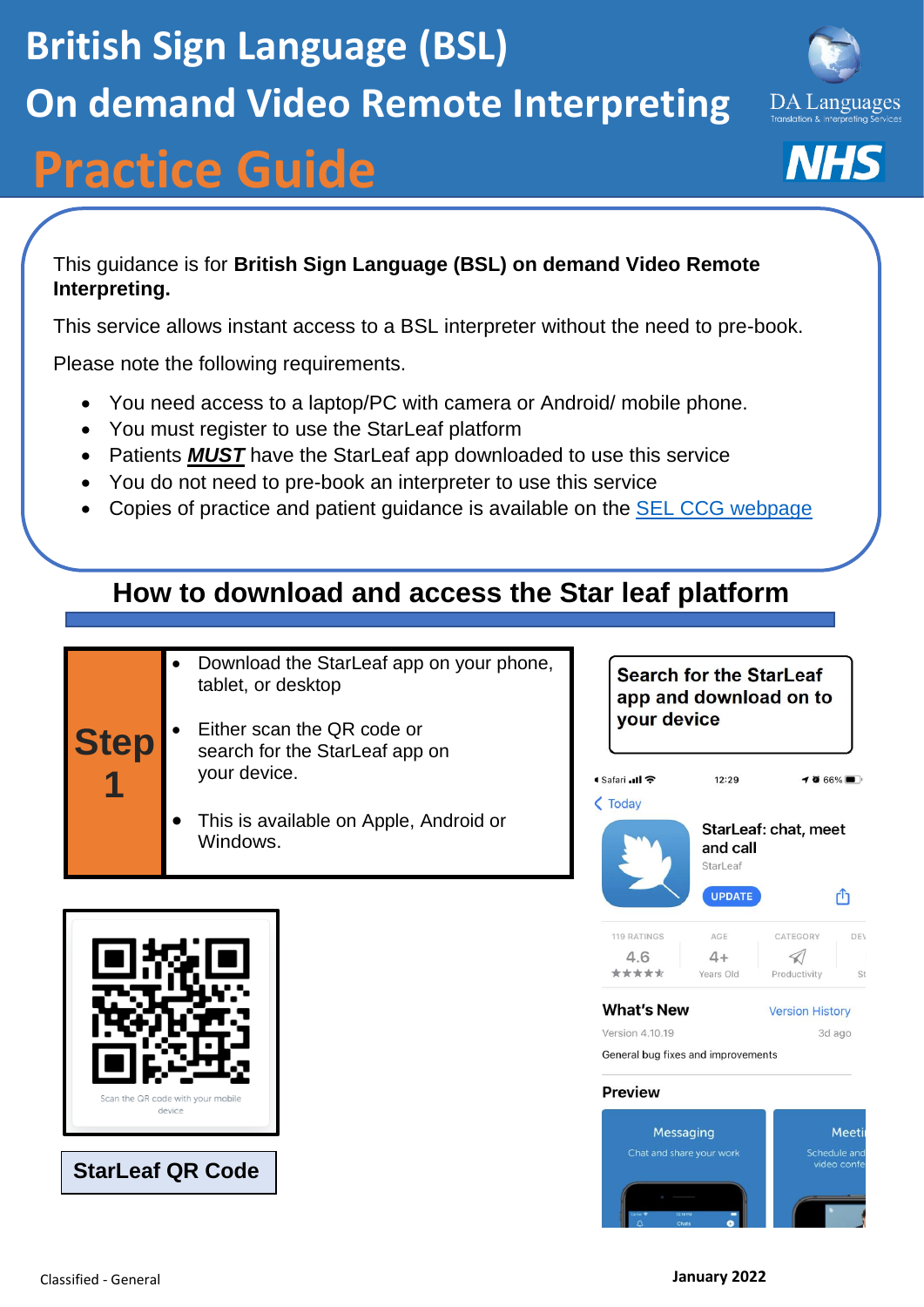

- **Step 3** • Add your full name into the first box • Add your trust name, borough and your Practice name to the 'Last name' box e.g. LSLCCG/Southwark/Forest Hill Road Group Practice
	- Next, add you (work) mobile number for registration purposes.

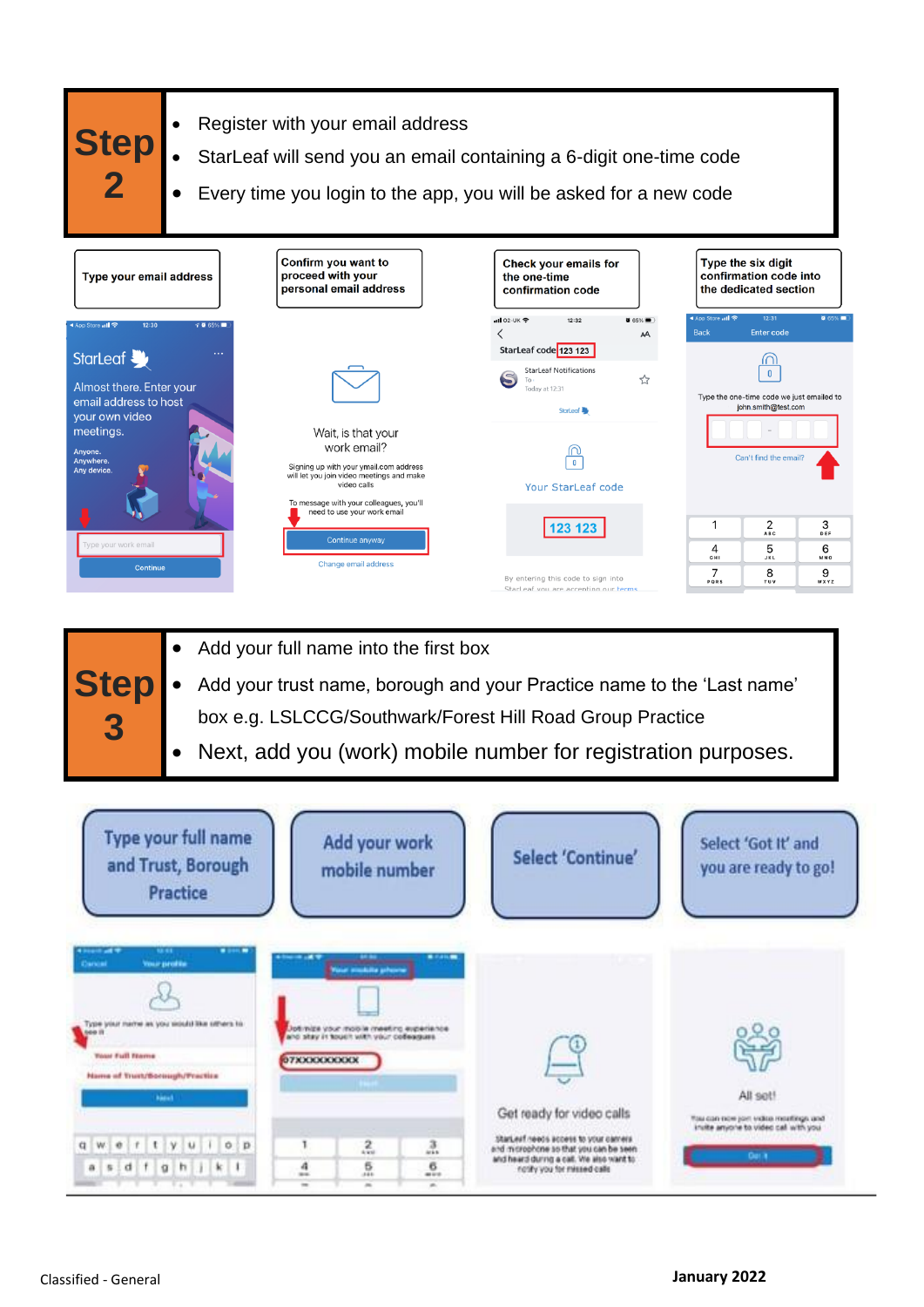### **How to make a 3-way call with an interpreter and a patient**

#### **NOTE: THE PATIENT MUST HAVE THE APP ALREADY DOWNLOADED TO RECEIVE A CALL**

| <b>Step</b> | Click on the phone icon<br>At the top of the page, you must dial <b>DALanguages@interpreterslive.call.sl</b><br>Click start a video call<br>• You will then be connected to an interpreter                                                                                                                                                                                                                        |
|-------------|-------------------------------------------------------------------------------------------------------------------------------------------------------------------------------------------------------------------------------------------------------------------------------------------------------------------------------------------------------------------------------------------------------------------|
|             |                                                                                                                                                                                                                                                                                                                                                                                                                   |
| Step<br>2   | Give the patients email*address to the interpreter (you will need to give the<br>interpreter the same email address that the patient used when they<br>registered on the StarLeaf app)<br>The interpreter will call the patient.<br>Once the patient has answered you will see yourself in the top-right of the<br>screen, the patient will appear in the bottom right and the interpreter in the<br>bottom left. |

Select 'Call' and dial DALanguages@interpreterslive.call.sl, then start a video call

Once connected you will see yourself in the top-right of the screen, the patient at the bottom right and interpreter bottom left



#### *\*Important:*

- *Patients when signing up to use the app, have been informed that by using the app they are consenting to the sharing of their information between the GP and the interpreter to enable a 3-way call to take place.*
- *Where possible please remind the patient prior to their appointment that by using the app they are consenting to their email details to be shared.*
- *Please note that all interpreters working for DA Languages have signed and agreed to adhere to necessary confidentiality requirements.*
- *No patient data is retained and stored by the interpreters or DA Languages*